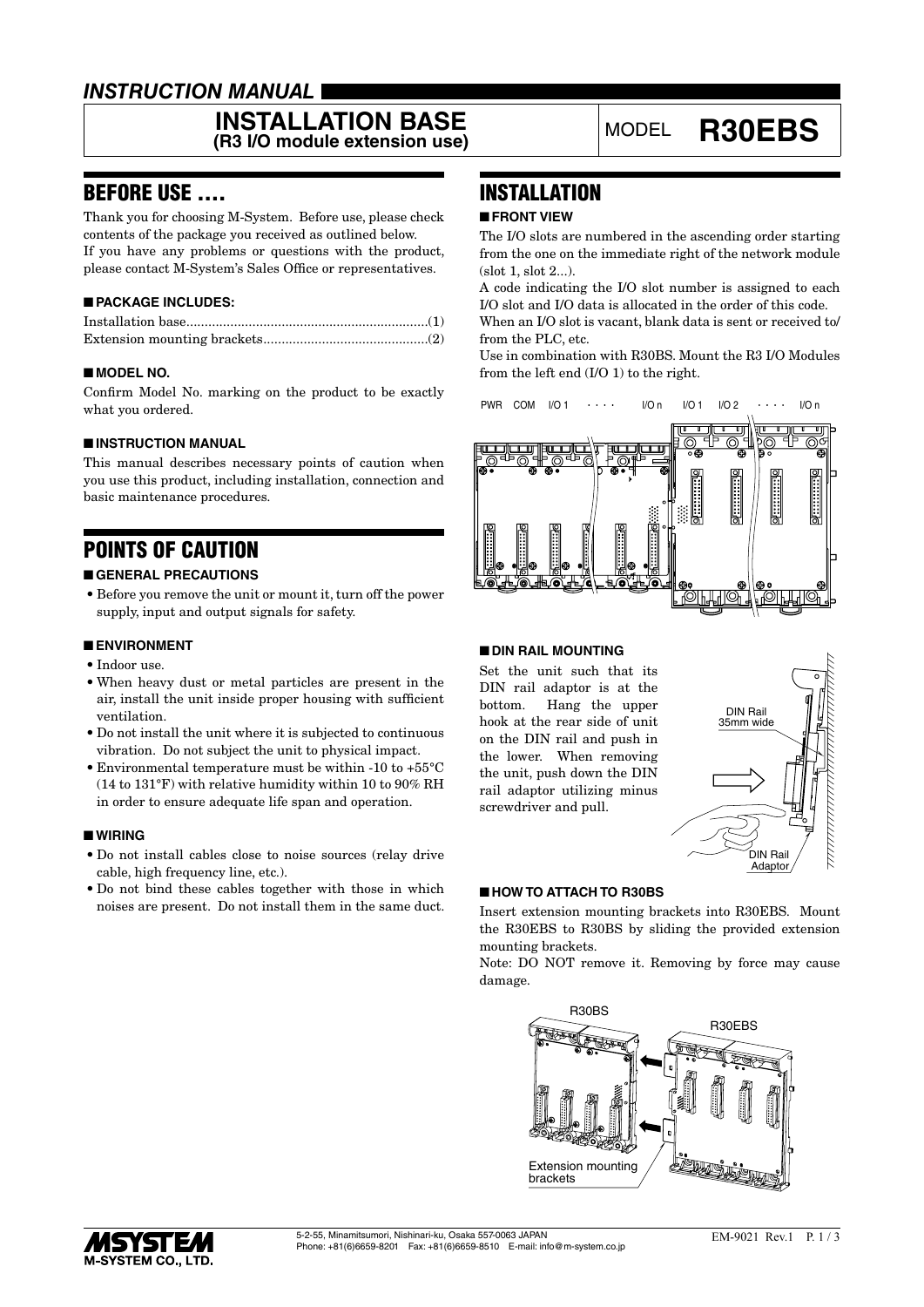#### ■ MOUNTING DIRECTION

The unit must be mounted on a vertical panel. Mounting in any other angle will cause internal temperature to rise, may shorten the product's life expectation or deteriorate its performance.













#### ■ **MOUNTING ON CONTROL PANEL**

Secure sufficient ventilation space. Do not mount the unit right above devices which radiate great heat such as heaters, transformers or resistors. Maintenance space is also required above and below the unit.

Panel ceiling or wiring conduit (height ≤ 50 mm or 2 in.) 



Panel bottom or wiring conduit (height ≤ 50 mm or 2 in.)

#### ■ **WALL MOUNTING** unit: mm (inch)